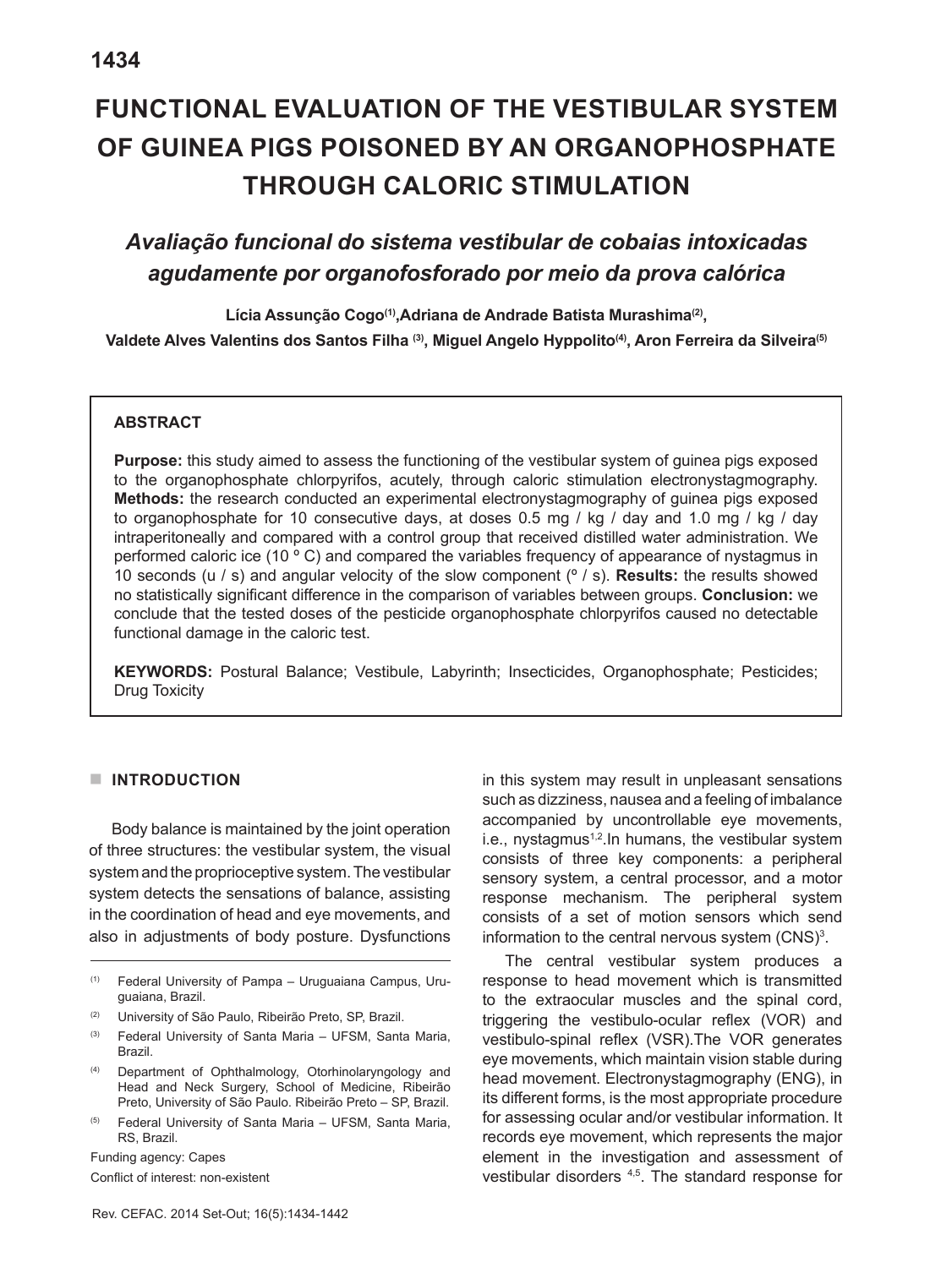the exam is nystagmus, which appears every time the vestibular system is stimulated. This is due to an imbalance between antagonistic vestibular forces which helps keep the orientation of the eyeballs. Likewise, a pathology in the peripheral system or its central connections may determine the onset of nystagmus. Nystagmus is the fundamental element for analysis of VOR in ENG. Abnormalities of VOR can be found in the research on caloric stimulation<sup>4.</sup>

Some chemicals cause harm to humans and the environment, e.g., pesticides, some of which are known for their neurotoxic properties. Pesticides are often considered responsible for poisoning agricultural workers that are exposed to them, especially in developing countries6,7. Pesticides are an important risk factor for human health. These products are used in large-scale by various productive sectors and more intensely by the agricultural sector<sup>8,9</sup>.

As a type of pesticides, organophosphate (OP) insecticides are cholinesterase inhibitors that cause varying degrees of toxicity to humans. Because of the benefits that this pesticide brings to plantations, agricultural workers usually underestimate its effects on their own health when they are exposed to the product<sup>10</sup>. This exposure often causes clinical changes that silently affect the lives of workers<sup>11</sup>. It is known that short-term exposure causes the so-called acute effects. This clinical picture varies in intensity, and may be characterized by nausea, vomiting, headache, dizziness and other symptoms. Dizziness is a major symptom, considered one of the clinical manifestations of exposure to pesticides<sup> $7,8$ </sup>.

It is important to note that not only agricultural workers are exposed to pesticides, but also their families, which live next to plantations. This fact highlights the need for research that deeply analyzes methodologies for assessment of exposure to toxic agents and the risks associated with these products, both in cases of acute poisoning and long-term exposure to pesticides<sup>11</sup>.

The objective of this research was to evaluate, by means of electronystagmography, the functioning of the vestibular system of guinea pigs acutely exposed to organophosphate chlorpyrifos.

# **METHODS**

This research was a prospective cohort study, based on Severino (2008)<sup>12</sup>. It was conducted in accordance with the Ethical Principles in Animal Research adopted by the Brazilian Society of Laboratory Animal Science (SBCAL) and with Law No. 11.794, of October 8, 2008,enforced by the National Council for Control of Animal Experimentation (CONCEA), which establishes procedures for the scientific use of animals. It was approved by the Ethics Committee on Animal Research of the School of Medicine of Ribeirão Preto, University of São Paulo, under no. 135/2011, on November 8, 2011.

This study used 18 male albino guinea pigs, species *Caviaporcellus*, English breed, weighing between 300 and 500g, with Preyer's reflex but no signs of otitis externa and/or media, and absence of tympanic perforation after otoscopic assessment. Preyer's reflex is assessed by observation of small twitching movements in the pinna of guinea pigs, when stimulated with sounds of small and medium intensity. Such reflex is used to assess auditory function in rodents<sup>12</sup>.

The animals were housed in the Animal Laboratory of Experimental Surgery of the Department of Surgery of the School of Medicine of the university. They were kept in collective cages with shavings, sorted by group, under light/dark for 12 hours, controlled temperature and humidity, with unlimited access to feed and water.

For poisoning purposes, the animals received intraperitoneal application of the pesticide OF Pyrinex 480 CE®, marketed by Milenia Agrociências S/A, whose active ingredient is chlorpyrifos. Pyrinex ® 480 EC is an OP insecticide whose mode of action is by contact and ingestion, It is recommended for pest control in cotton, potatoes, coffee, citrus, beans, apples, corn, soybean, what and processing tomato for industrial use. The product is registered with the Ministry of Agriculture, Livestock and Food Supply (MAPA) under No. 09 298.

The intraperitoneal route was chosen to ensure the absorption of the rate; otherwise the exact rate might not have been absorbed.

The guinea pigs were divided into three groups: group I (control) received intraperitoneal administration of distilled water once daily, in the same volume as the rate of pesticide for the weight of the animal; in group II, the pesticide was intraperitoneally administered in a single daily rate of 0.5 mg / kg / day; in group III,pesticide was administered intraperitoneally in a single daily rate of 1.0 mg / kg / day – all of them for ten consecutive days. The weight of the guinea pigs was monitored daily for calculation of the appropriate rate of pesticide to be used. The control had five guinea pigs, and the treated groups II and III had six and seven guinea pigs, respectively. The number of guinea pigs per group was defined according to the standards of the National Health Surveillance Agencyfor toxicological studies, with a minimum of five animals for each rate tested in the experiment. Thus, the minimum number of animals required was chosen for the control group, and one animal was added as the rate increased because of the risk of losing animals.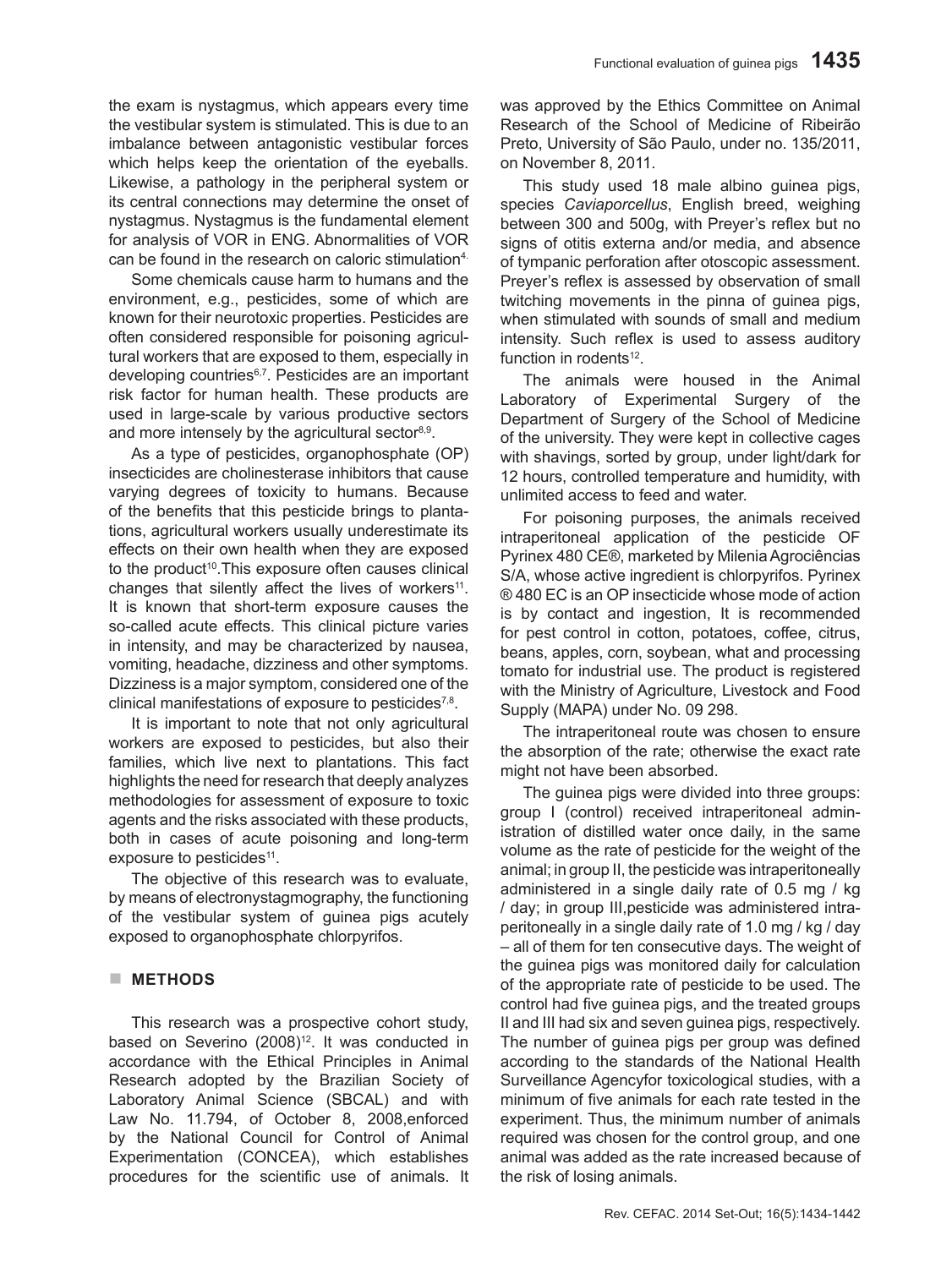For animal handling and administration of the pesticide, personal protective equipment was used as recommended in the product information. The rate of the pesticide was chosen based on oral  $L_{p}$ 50 for rats of Pyrinex 480 CE ®, found in the product information, which is 300 mg / kg, and it considered the standards of ANVISA whereby the rate must not exceed  $80\%$  of  $L_50$ .

The functional assessment selected to be performed in this study was the ice water caloric test(water at 10 º C), according to the protocol of Marseillan, Grellet and Colafêmina (1969) within the spectrum of the ENG test. The variables selected were: frequency of nystagmus onset (Fn) in 10-second recording, measured in units per second (u / s) and angular slow-component velocity (SCV), measured in degrees per second (° / s).

ENG was performed 24 hours before starting the experiment and 24 hours after the last administration of pesticides and distilled water in the control group. The first test was carried out so that it could be used as a comparison of the situation of the vestibular system of guinea pigs, before and after poisoning. The second procedure was performed to assess the effect of the pesticide in the vestibular system of these guinea pigs by means of a functional test by analyzing their vestibulo-ocular reflex.

The technique used for the study of vestibular responses to thermal stimulation was developed by Marseillan, Grellet and Colafêmina in 1969. This technique is based on the electronystagmographic recording of ocular reactions to thermal stimulation in guinea pigs prepared for chronic experiments with permanent electrodes<sup>13</sup>. All animals selected were submitted to an aseptic surgical procedure for implanting one frontal subcutaneous electrode and two subcutaneous electrodes in the periorbiculares regions (left and right) under intramuscular anesthesia with 2% xylazine hydrochloride (0.5 ml / kg - Dopaser ®; Laboratórios Calier do Brasil Ltda) and ketamine hydrochloride 10% (0.9 ml / kg - Ketamin ® 50mg/ml; Laboratório Cristália).

The implanted electrodes were made of metal wire as the model developed by the creators of the technique (Figure 1), and the head of the animal had an external electrical connector to capture the signal (Figure 2).



**Figure 1 – Image of permanent electrodes implanted**



**Figure 2 – Photograph of guinea pig's head with permanently implanted electrodes and external electrical connector**

After healing of the surgical wound, the animals were kept in boxes suitable for recording of nystagmus, caused by irrigation with 20 ml of ice water at 10 ° C in the external auditory canal.

Ten days after administration of the pesticide, the guinea pigs were subjected to a new recording of nystagmus (Figure 3), using the permanent electrode previously implanted, again by irrigation of the external auditory canal with 20 ml of water at  $10^{\circ}$  C.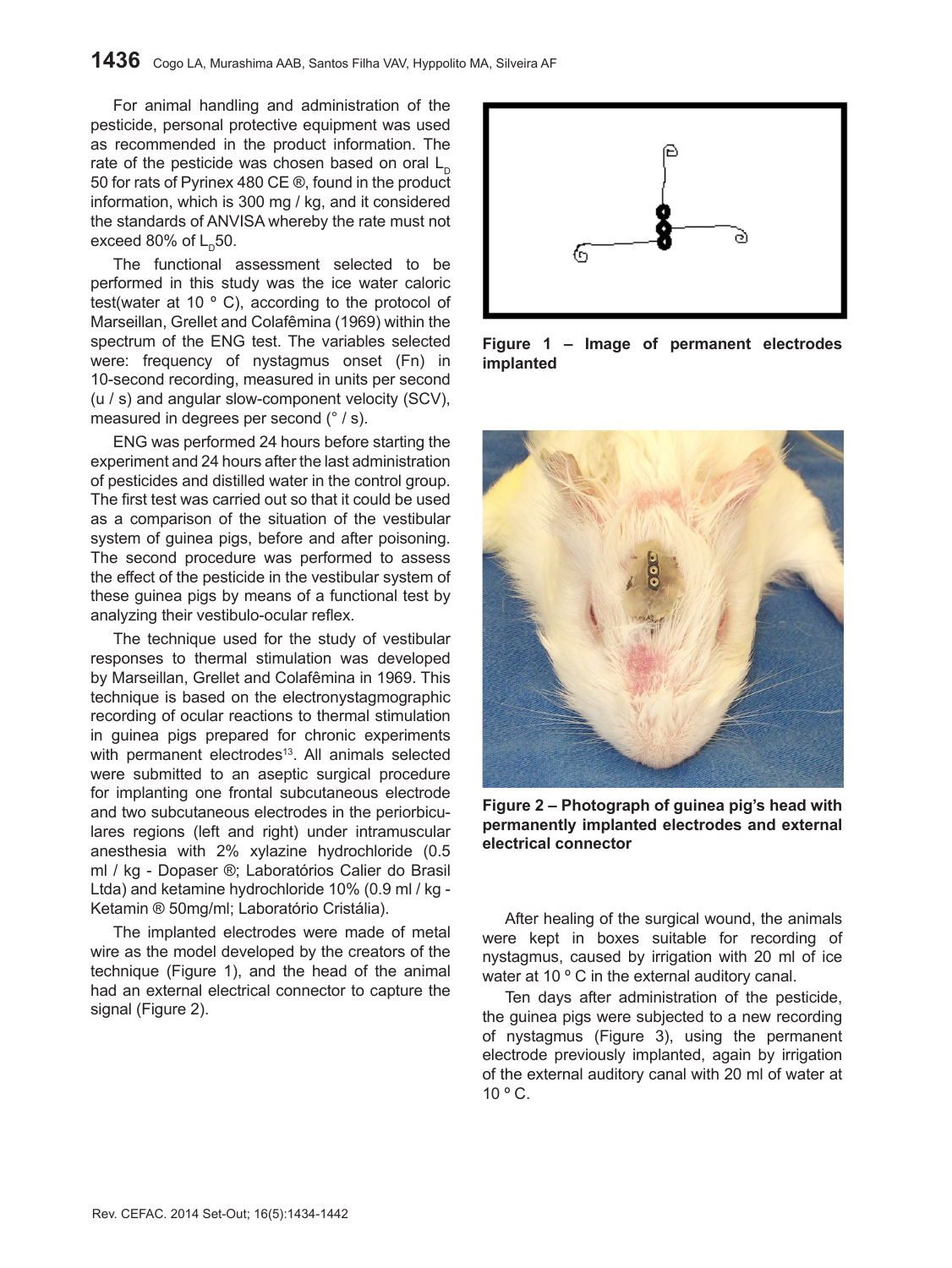For test recording, single-channel Nistagmocil ® equipment was used to record nystagmus induced by the RALPAC method (air or water caloric stimulation). The equipment is portable and simple to use, consisting of a registration system with special pre-amplifiers coupled by capacitors which record changes in corneo-retinal potential but do not record the absolute values of these potentials.

The preamplifiers were adjusted for the ink pen movement within 2cm on the recording paper. The electrodes are polarized so that right-sided eye movement moves the ink pen upwards and leftsided eye movement moves the ink pen downwards.

Movements were calibrated by stabilizing the ink pen and keeping the guinea pigs' heads in a stable position.



**Figure 3 – Photograph of electronystagmography recording system**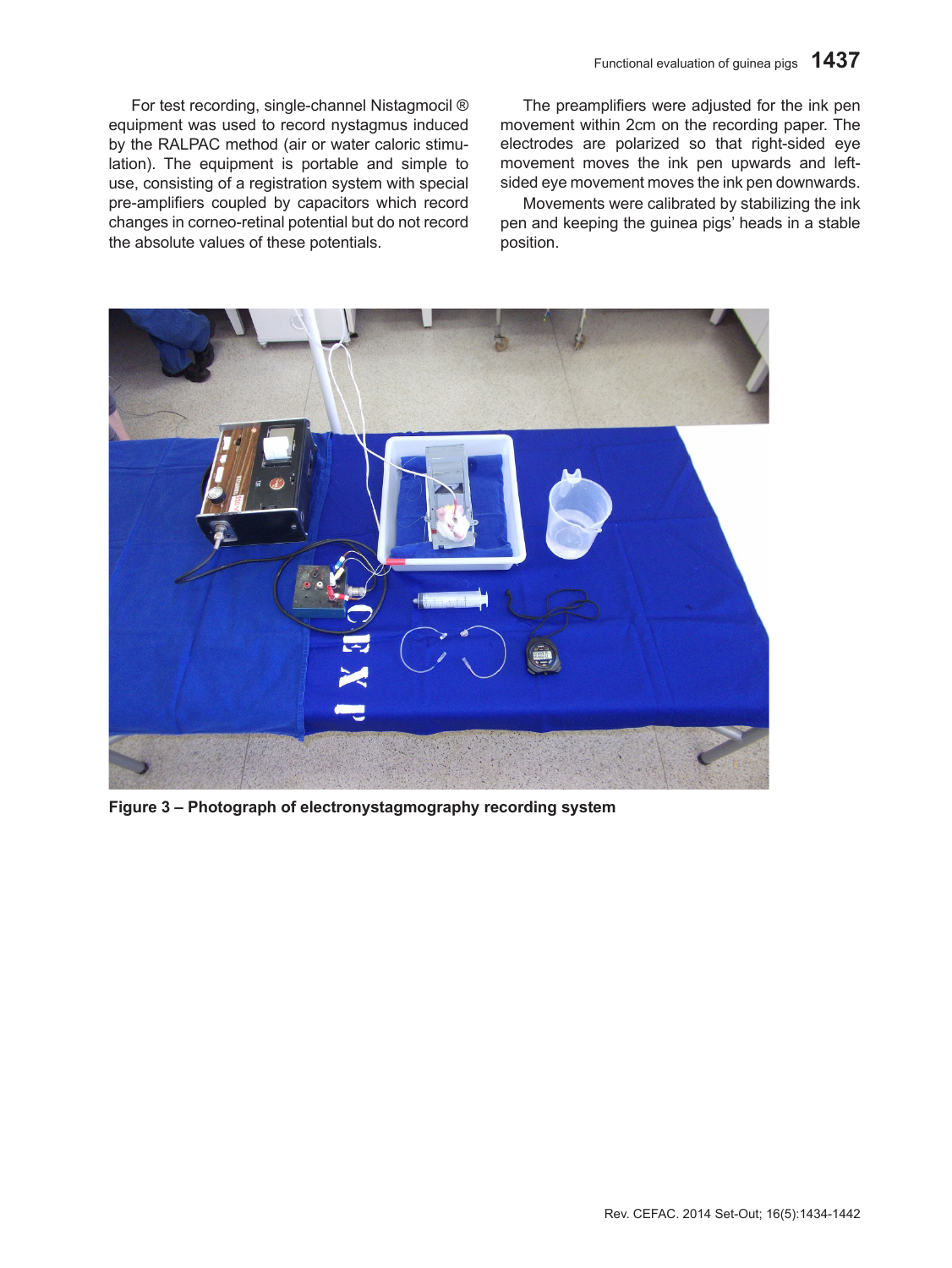

**Figure 4 – Photograph of recording of right-sided nystagmus of a guinea pig in the Control Group, with stimulation of left ear**

The values of frequency of nystagmus onset (Fn) were obtained by counting the number of nystagmus present in 10-secondrecording, based on paper speed of 25 mm / s in the machine.

The values for angular slow-component velocity (SCV) were obtained with three measurements of nystagmus with equal bases at three different locations: at the beginning, middle and end of the record. The value considered for SCV for each guinea pig ear was the average of the nine values measured.

The data were treated statistically using the program Statistica, version 9.0. The collected data were tested for normality with Lilliefors test. For normal data within groups, Student's t-test was used for dependent variables, while ANOVA was used for data among groups, considering the level of significance of 5%.

#### **RESULTS**

ENG results, when compared among groups, showed no significant difference across ears in any of the groups, which shows similarity among ears both for the variable Fn and the variable SCV. The comparison test in the pre-experiment among groups I, II and III showed no significant difference between them; thus, the groups were homogeneous.

These tests were performed to ensure homogeneity among the ears and among the groups. This fact allows the comparison of the results in the post-experiment, considering they were statistically similar beforehand.

The mean Fn and SCV for the ears of the animals in each group are shown in Tables 1 and 2.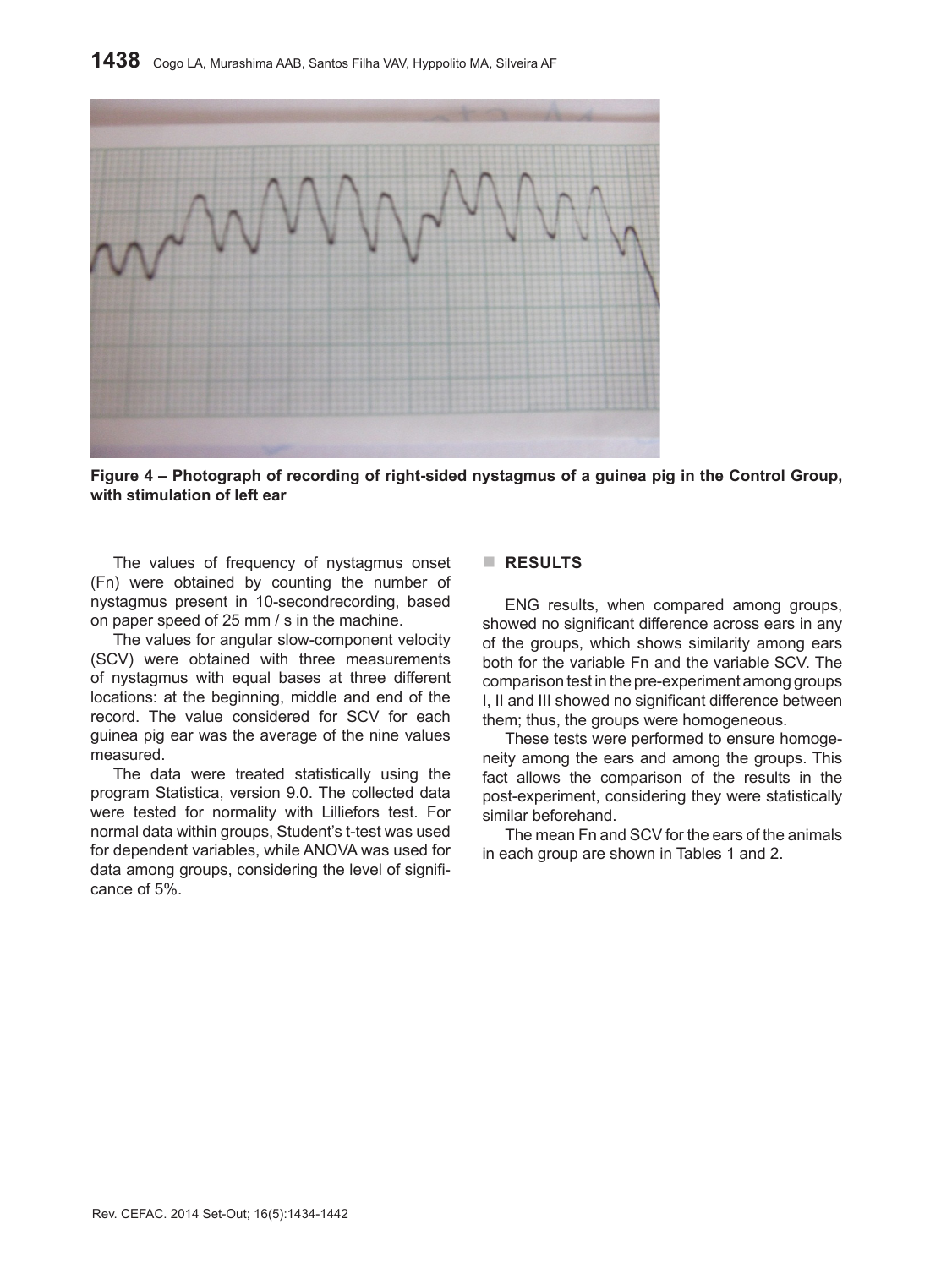| Group            | <b>Pre-Experiment</b> | <b>Post-Experiment</b> | p-value |  |
|------------------|-----------------------|------------------------|---------|--|
| $G I (n= 5)$     |                       |                        |         |  |
| <b>RE</b>        | $5.18 \pm 1.12$       | $4.08 \pm 1.29$        | 0.28    |  |
| LE               | $4.78 \pm 0.70$       | $4.28 \pm 1.39$        | 0.37    |  |
| G II ( $n = 6$ ) |                       |                        |         |  |
| RE.              | $4.95 \pm 2.04$       | $3.96 \pm 1.18$        | 0.16    |  |
| LE               | $4.63 \pm 0.98$       | $4.08 \pm 1.30$        | 0.20    |  |
| G III ( $n=7$ )  |                       |                        |         |  |
| <b>RE</b>        | $4.42 \pm 1.52$       | $3.94 \pm 0.77$        | 0.47    |  |
| LE               | $4.45 \pm 1.27$       | $5.04 \pm 0.79$        | 0.37    |  |

**Table 1** *-* **Comparison of mean values of frequencies of nystagmus onset (u/s) between the pre-and post-experiment of Groups I, II and III (# )**

(# ) Data were shown as mean ± standard deviation

RE–right ear; LE –left ear; n - number of guinea pigs; u/s - unit/second

Intra-group test –*Student's t-test;* Intergroup test - *ANOVA*

|                                            |  | Table 2 - Comparison of mean values of angular slow-component speeds(°/s) between pre- and |  |  |
|--------------------------------------------|--|--------------------------------------------------------------------------------------------|--|--|
| post-experiment of Groups I, II and III(#) |  |                                                                                            |  |  |

| <b>Group</b>    | <b>Pre-Experiment</b> | <b>Post-Experiment</b> | p-value |
|-----------------|-----------------------|------------------------|---------|
| $G I (n= 5)$    |                       |                        |         |
| <b>RE</b>       | 59.75±19.19           | 63.21±21.39            | 0.79    |
| LE              | 55.59±23.25           | 73.39±22.70            | 0.09    |
| G II ( $n=6$ )  |                       |                        |         |
| <b>RE</b>       | $59.05 \pm 17.42$     | 57.34±15.74            | 0.76    |
| LF              | 44.31±14.37           | 52.86±11.19            | 0.36    |
| G III ( $n=7$ ) |                       |                        |         |
| <b>RE</b>       | 55.85±23.17           | 69.45±24.18            | 0.17    |
| LE              | 62.66±16.71           | 68.31±25.69            | 0.54    |

(# ) Data were shown as mean ± standard deviation

RE–right ear LE –left ear; n –number of guinea pigs; º /s – degree per second

Intra-group test –*Student's t-test;* Intergroup test - *ANOVA*

The comparison of the groups in the post-experiment showed no statistically significant difference in the variables Fn and SCV.

#### **DISCUSSION**

There was no statistically significant difference in the post-experiment tests, showing that the OP pesticide chlorpyrifos at the rates of 0.5 mg / kg / day and 1mg/kg for 10 days did not cause detectable damage in the functional test of the vestibular system of guinea pigs.

Researchers warn that the vast majority of serious and fatal accidents caused by pesticides, including accidental work-related exposure and suicidal intake, is due to highly toxic OP insecticides

and carbamates $14,15$ . A study on the quality of life and hearing health of workers exposed to pesticides noted that these compounds cause worse life quality scores and hearing health effects in comparison with population that had not been exposed, showing the influence of these substances on human health $16$ .

Several studies were conducted to evaluate the impact of using OP pesticides on human health. As a method, these studies used interviews with rural workers exposed to these compounds<sup>17-24</sup>. The results showed dizziness as a recurrent symptom reported by these workers. This suggests functional impairment, but the present study did not find significant differences between intoxicated and non-intoxicated guinea pigs by the caloric test.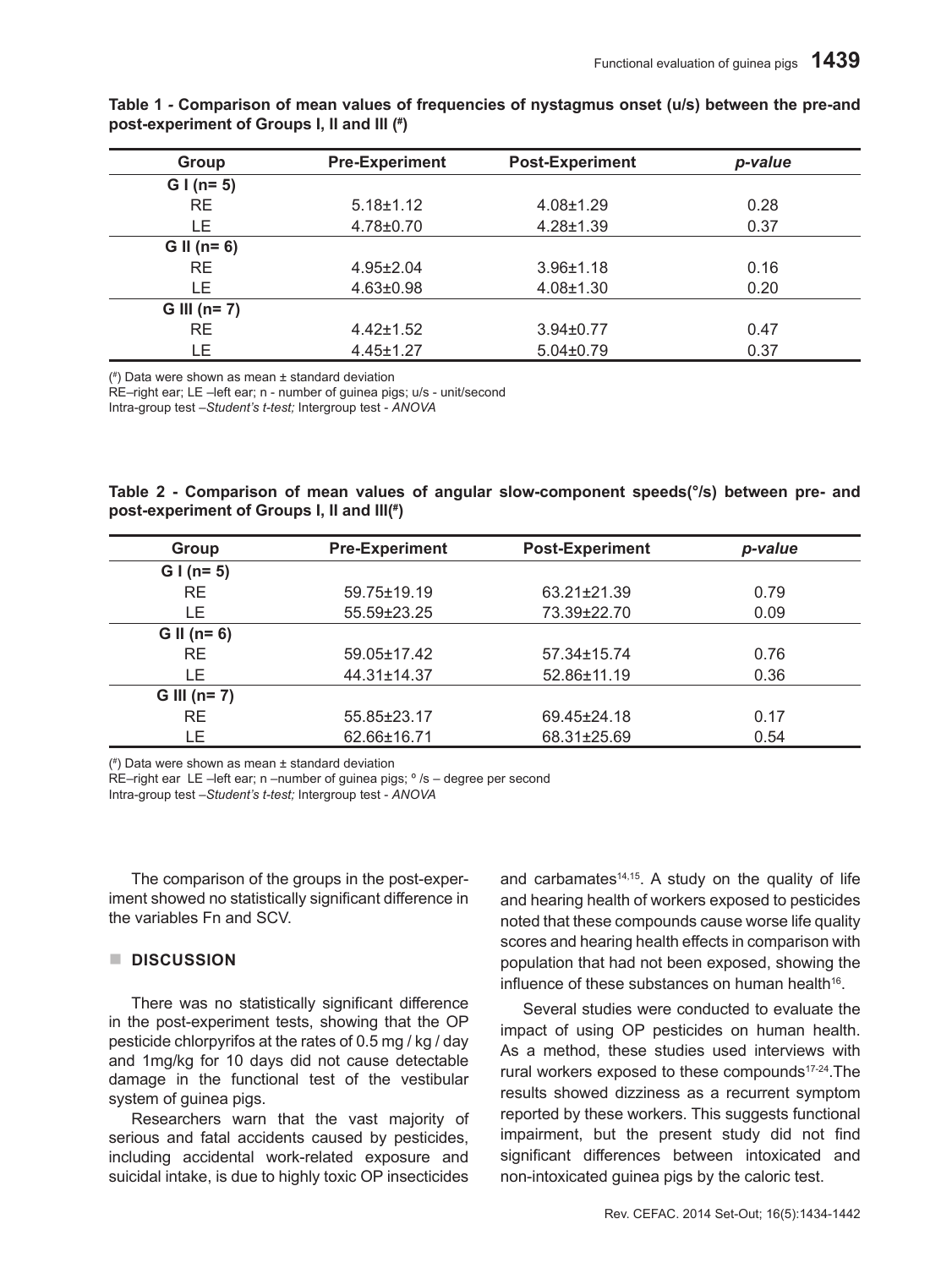It should be noted that interviews with workers are subjective and, therefore, are not as reliable as the functional test performed in the present study. This examination gives a measurable result of the effect caused by exposure to the substance in question. In contrast to this research, those studies assess chronic symptoms on humans, while the sample of this research was exposed for a brief period and assessed the acute effect on animals.

The study that evaluated morphological changes of the vestibulocochlear apparatus of guinea pigs exposed to OPs found evidence of changes by electron microscopy scanning in cochleae, saccules and utricles. This result shows that a morphological change may suggest a functional disorder<sup>25</sup>. However, in the present study, there has been no manifestation of functional symptoms, and this may have been due to difference of the active ingredient tested, although it was an organophosphorus compound.

The results of this study showed no statistically significant difference between the variables studied. This is at odds with other researchers, who found functional changes in sensorimotor tests in humans as a change in the measure of postural sway with eyes closed and on a smooth surface, suggesting subclinical effect of the pesticide on the vestibular and proprioceptive systems<sup>7</sup>. It also disagrees on the research which examined the vectoelectronystagmography results of workers chronically exposed to OPs, where changes were found in 50% of cases, with these changes being translated into caloric hyperreflexia in VENG; however, the present study evaluated the acute effects of this organophosphate compound26.

The study on acutely exposed rural workers is difficult to conduct, since most of these subjects have been previously exposed to these substances for long periods. Another limitation of the study with humans is that they are rarely exposed to only one agent, which hinders the evaluation of the specific effects of a single active. For this reason, experimental studies are an alternative to search the isolated effect of an active ingredient.

The findings of this research are similar to those found in a study conducted in China, a country with strong agricultural production, which sampled 301 children aged 23-25 months exposed to OPs. This study revealed the presence of high levels of OP metabolites in urine tests, but found no relationship between these data and the level of child development $27$ . This reinforces the notion that even in the presence of this compound in the body, a functional relationship with this result is often not found.

Acute exposure to organophosphates may not be able to represent changes in functional tests, as shown in the study that evaluated the effects of these compounds in the auditory system of guinea pigs. The research found changes in outer hair cells of the cochlea after acute intoxication by OPs, but this morphological lesion did not translate into functional changes in the peripheral auditory system of guinea pigs assessed by tests for distortion product otoacoustic emissions and brainstem auditory evoked potential<sup>11</sup>.

The acute period of exposure and assessment may have been the determining factor for the non-significant results in this study, pointing to the need for further research with different rates and for a longer period of time so that the use of this substance can be determined more reliably.

Although the results remain controversial with respect to morphological effects of pesticide exposure, studies show the observation of signs and symptoms in the population exposed to these compounds, and they also show that such reports are due to the incorrect use of the substances, the lack of proper product handling by workers and underestimation of the effects of these compounds on human health<sup>28,29</sup>.

# **CONCLUSION**

The organophosphate pesticide chlorpyrifos, at the rates tested, showed no functional damage to the vestibular system of acutely poisoned guinea pigs.

# **ACKNOWLEDGMENTS**

We would like to thank the staff of the Laboratory of Surgical Technique and Experimental Surgery, the Department of Surgery and Anatomy, the Laboratory of Electron Microscopy, the Department of Cell and Molecular Biology and Pathogenic Bioagents, at the School of Medicine of Ribeirão Preto, University of São Paulo, for their collaboration in this research. We are also grateful to CAPES (Coordination for the Improvement of Higher Education Personnel) for their financial support.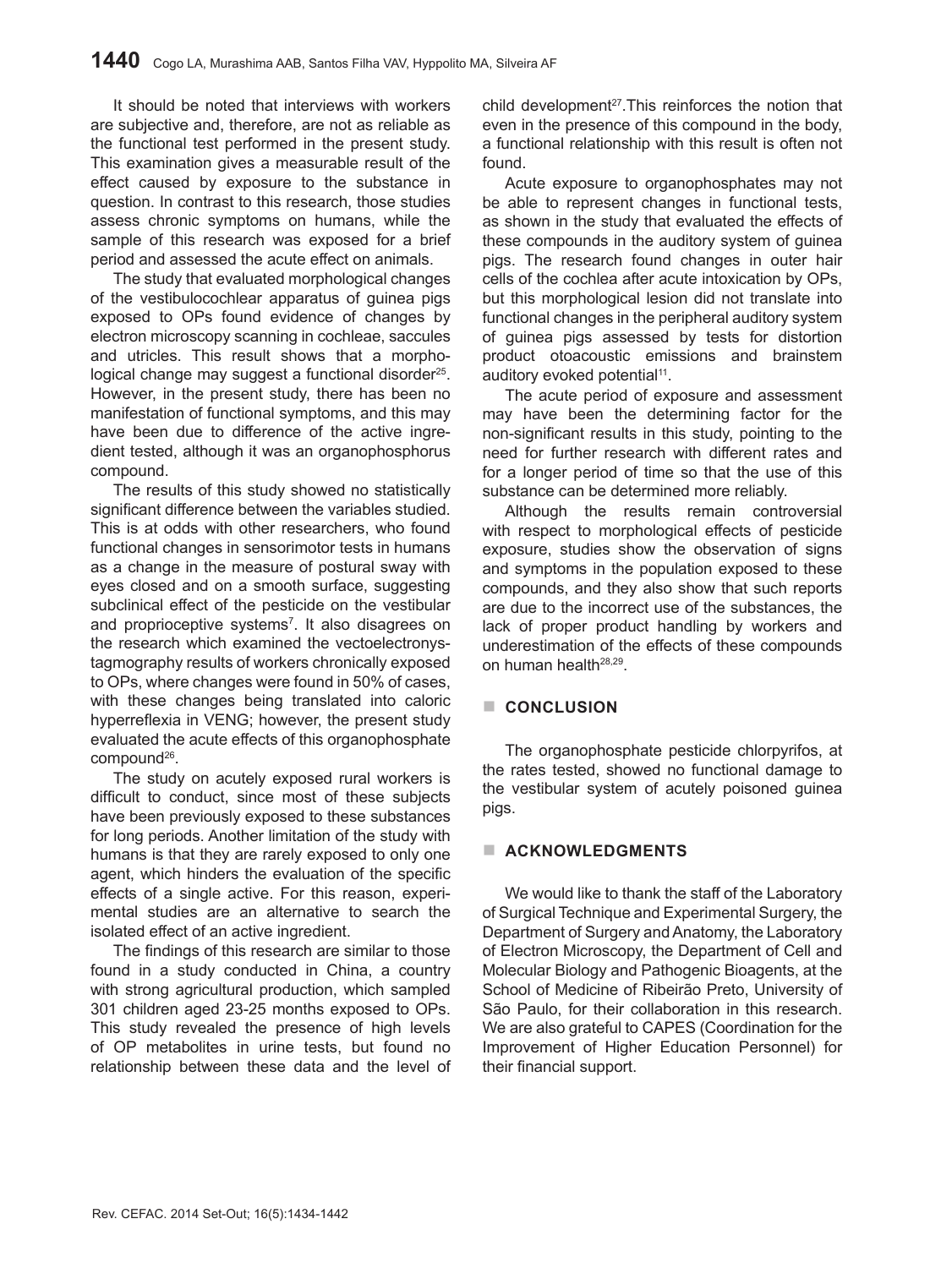# **RESUMO**

**Objetivo:** avaliar o funcionamento do sistema vestibular de cobaias expostas ao organofosforado clorpirifós, de forma aguda, por meio da prova calórica da eletronistagmografia. **Métodos:** a pesquisa do tipo experimental realizou a eletronistagmografia de cobaias expostas a organofosforado durante 10 dias consecutivos, nas doses 0,5mg/kg/dia e 1,0mg/kg/dia por via intraperitoneal e comparadas com grupo controle que recebeu administração de água destilada. Foi realizada prova calórica gelada (10ºC) e comparadas as variáveis frequência de aparecimento de nistagmos em 10 segundos (u/s) e velocidade angular da componente lenta (º/s). **Resultados:** os resultados não demonstraram diferença estatisticamente significante na comparação das variáveis entre os grupos. **Conclusão:** conclui-se que nas doses testadas o agrotóxico organofosforado clorpirifós não causou danos funcionais detectáveis na prova calórica.

**DESCRITORES:** Equilíbrio Postural; Vestíbulo do Labirinto; Inseticidas Organofosforados; Praguicidas; Toxicidade de Drogas

# **REFERENCES**

1. Mor R, Fragoso M. Vestibulometria na prática Fonoaudiológica. São José dos Campos, SP: Pulso Editorial, 2012. P.19-27.

2. Morozetti PG, Ganança CF, Chiari BM. Comparação de diferentes protocolos de reabilitação vestibular em pacientes com disfunções vestibulares periféricas. J SocBrasFonoaudiol. 2011 [acesso em 5 de agosto de 2013]; 23(1):44-50. Disponível em:http://www.scielo.br/pdf/jsbf/v23n1/ v23n1a11.pdf

3. Mazzucato A, Borges APO. Influência da reabilitação vestibular em indivíduos com desequilíbrio postural. RevNeurocienc. 2009 [acesso em 5 de agosto de 2013]; 17(2):183-8. Disponível em: http://www.revistaneurociencias. com.br/edicoes/2009/RN%2017%2002/17.pdf

4. Mor R, Fragoso M. Vestibulometria na prática Fonoaudiológica. São José dos Campos, SP: Pulso Editorial, 2012.P. 43-99.

5. Munaro G, Sleifer P, Pedroso FS. Análise da influência do nistagmo espontâneo e pré-calórico na Vectoeletronistagmografia. Rev CEFAC.2009;11(2):331-7.

6. Teixeira CF, Augusto LGS, Morata TC. Saúde auditiva de trabalhadores expostos a ruído e inseticidas. Rev Saúde Pública.2003;37(4):417-23.

7. Hoshino ACH, Pacheco-Ferreira H, Taguchi CK, Tomita S, Miranda MF. Estudo da ototoxicidade em trabalhadores expostos a organofosforados.Rev Bras Otorrinolaringol. 2008;74(6):912-8.

8. Silva JM, Novato-Silva E, Faria HP, Pinheiro TMM. Agrotóxico e trabalho: uma combinação perigosa para a saúde do trabalhador rural. Ciênc e Saúde Coletiva. 2005;10(4):891-903.

9. Domingues MR, Bernardi MR, Ono EYS, Ono MA. Agrotóxicos: Risco à Saúde do Trabalhador Rural. Semina: Ciênc. Biológicas e da Saúde. 2004 [acesso em 5 de agosto de 2013]; 25:45-54. Disponível em:http://www.uel.br/revistas/uel/index. php/seminabio/article/view/3625/0.

10. Körbes D. Toxicidade de agrotóxico organofosforado no sistema auditivo periférico de cobaias: estudo anatômico e funcional. [dissertação]. Santa Maria (RS): UFSM - Distúrbios da Comunicação Humana; 2009.

11. Silva LMF, Araújo GT, Silva ADV, Junior MV, Carvalho CM. Levantamento dos agrotóxicos utilizados na horticultura no município de Ubajara-CE. RevBrasAgricultura Irrigada. 2011 [acesso em 5 de agosto de 2013]; 5(4):280-5. Disponível em:http://www.inovagri.com.br/index. php/2011/12/levantamento-dos-agrotoxicos utilizados-na-horticultura-no-municipio-deubajara-ce/.

12. Jero J, Coling DE, Lalwani AK. The use of Preyer's reflex inevaluation of hearing in mice. ActaOtolaryngol.2001;121(5):585-9.

13. Oliveira JAA,Cicilini GA, Souza ML, Andrade MH. Efeitos do ácido etacrínico sobre o sistema vestibular. Rev Bras Otorrinolaringol. 1979;45(1):8-16.

14. Moraes ACL. Contribuição para o estudo da intoxicação humana por carbamatos: o problema do "chumbinho" no Rio de Janeiro. [dissertação]. Rio de Janeiro(RJ): FIOCRUZ – Saúde Pública; 1999.

15. Moraes ACL, Brabora EM. A Toxicovigilância na Gestão da Saúde Pública e Ambiental: a questão dos agrotóxicos. Cad Saude Colet.2005[acesso em 5de agosto de 2013];8(4):1031-46.Disponível em:http://www.iesc.ufrj.br/cadernos/images/ csc/2005\_4/artigos/CSC\_2005-4\_anaclaudia.pdf.